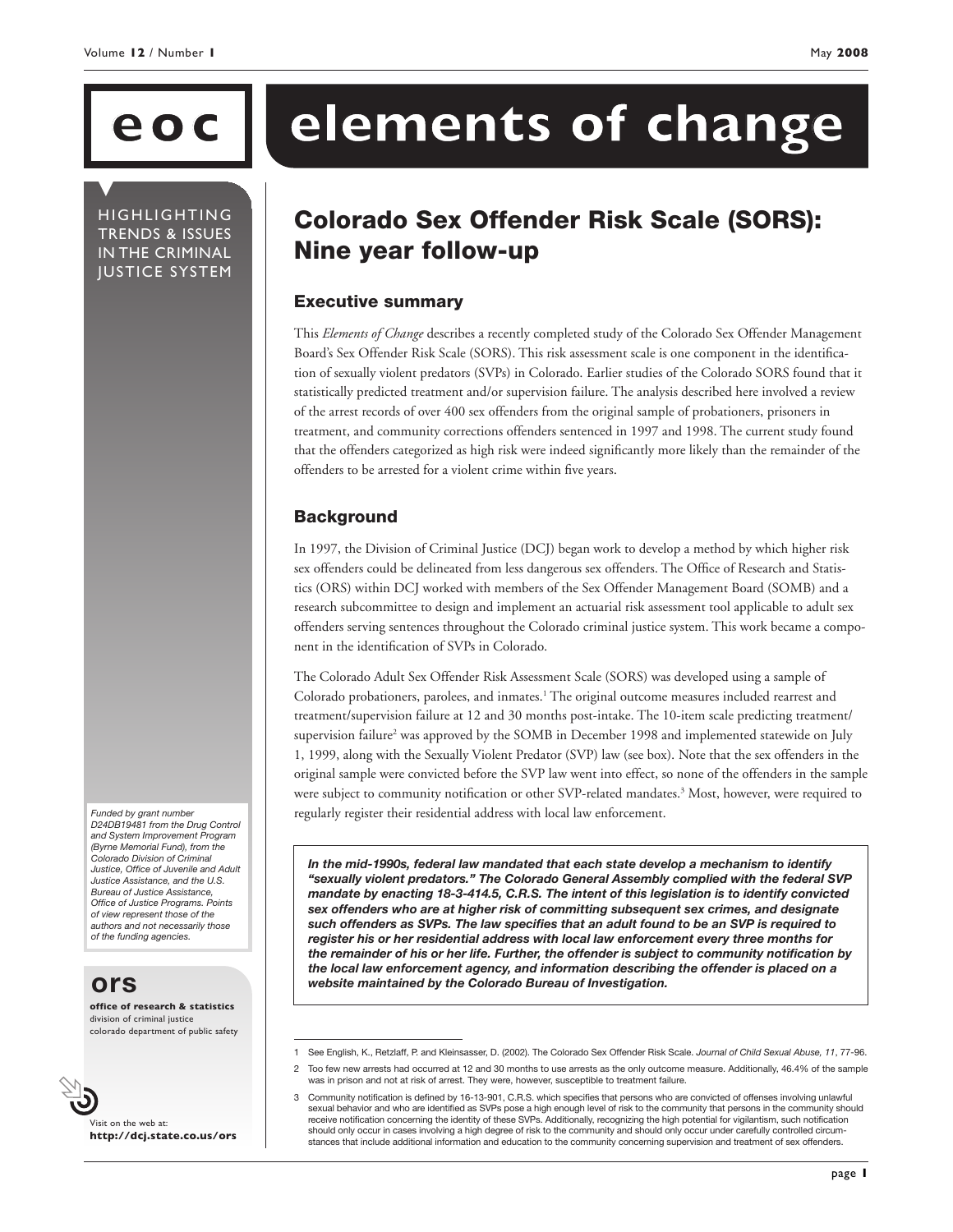Ten factors that were found to statistically predict treatment or supervision failure were selected for use in the Colorado SORS. These factors included:

- A prior adult felony,
- A prior juvenile felony,
- Failed 1st or 2nd grade,
- Not employed,
- Victim intoxicated during crime,
- Not sexually aroused during crime,
- Used a weapon,
- Scoring 20 or above on the SOMB checklist denial subscale,
- Scoring 20 or above on SOMB checklist deviancy subscale, and
- Scoring 20 or below on SOMB checklist motivation subscale.

The majority of the original study sample has now had nine or more years at risk in the community. Therefore, new arrests are now a viable outcome measure against which the validity of the Colorado SORS can be assessed. This *Elements of Change* describes a recent study of the ability of this instrument to predict new criminal behavior as measured by arrest.

The original risk scale development sample included 494 adult male sex offenders who were on probation, on parole, in community corrections, or incarcerated (and in sex offender treatment at the Department of Corrections) between December 1996 and November 1997. Of the 494 offenders in the original study, 218 were on probation, 47 on parole, and 229 in prison. Approximately 30 of those on probation or parole were in a community corrections facility.

For the current recidivism analysis, the information available was inadequate to identify new arrests for 49 of the original 494 cases. In addition, 15 offenders were incarcerated continuously since the time of the original study. These cases were excluded from further analysis.





\* Underlying factual basis of arrest included a sex crime.



**eoc**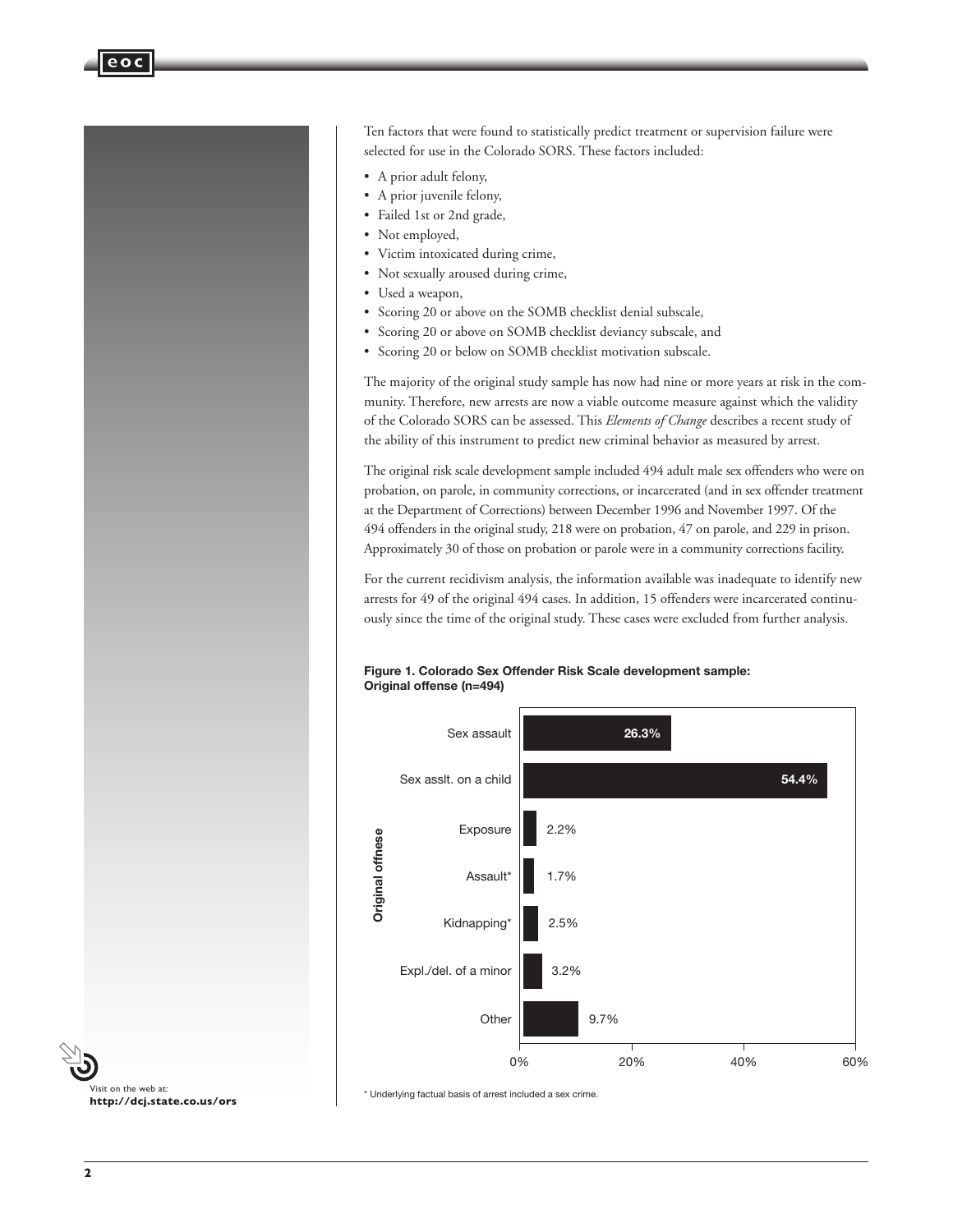Since state criminal justice records (not regional or national) were used to identify recidivism, additional efforts were made to identify the location and status of those who did not reappear in the criminal justice system. Half of these individuals were found to have recently been listed on the Colorado Sex Offender registry, verifying their residency in Colorado. The National Sex Offender Registry, the National Crime Information Center<sup>4</sup> and Accurint®<sup>5</sup> were used to search for the remainder of the offenders to determine their location and status. This effort ensures that offenders who are not identified in state arrest records are not automatically considered "nonrecidivists." Offenders who were not actually residing in Colorado, or who died with no time at risk, were removed from subsequent analysis, leaving a sample of 405.<sup>6</sup>

The Colorado Crime Information Center (CCIC) was employed to obtain data on new arrests. All offender identifiers available were applied in the identification of new arrests, including State Identification Numbers, (SID), Social Security and FBI numbers, names and dates of birth. Additionally, many offenders had multiple ID numbers, dates of birth, and aliases. All such alternative identifiers were also utilized to identify new arrests. **This method of using multiple identifiers resulted in the identification of 302 more arrests than were identified using only singular identifiers**.

#### Recidivism findings

In all, 226 offenders were arrested for recidivism crimes between 1997 and 2006. The proportion of the sample arrested each year following probation or treatment intake or after prison release are presented in Table 1 according to crime type. Failure to register as a sex offender, failure to appear in court, and technical violations are excluded as recidivism crimes.

#### **Table 1. New misdemeanor or felony arrests at 1, 2, 3, 4 and 5 years**

| New arrest                | Sex crime* |               | Violent crime** |       | Any crime*** |               |
|---------------------------|------------|---------------|-----------------|-------|--------------|---------------|
|                           |            |               |                 |       |              |               |
|                           | N          | $\frac{0}{0}$ | N               | $\%$  | N            | $\frac{0}{0}$ |
| New arrest 1 yr $(n=403)$ | 40         | 9.9%          | 9               | 2.2%  | 66           | 16.4%         |
| New arrest $2$ yr (n=401) | 57         | 14.2%         | 15              | 3.7%  | 96           | 23.9%         |
| New arrest 3 yr (n=395)   | 68         | 17.2%         | 26              | 6.6%  | 124          | 31.4%         |
| New arrest 4 yr (n=383)   | 79         | 20.6%         | 40              | 10.4% | 155          | 40.5%         |
| New arrest $5$ yr (n=371) | 92         | 24.8%         | 47              | 12.7% | 172          | 46.4%         |

\*Sex crimes include sexual assault, incest, indecent exposure, enticement, exploitation, promoting obscenity, prostitution (there were 3 offenders with prostitution charges only).

\*\*Violent crime includes homicide, aggravated and other assaults, robbery, kidnap, and weapons offenses.

\*\*\*Any crime includes the above and any other misdemeanor and felony crimes reported to Colorado Crime Information Center (CCIC). Arrests for failure to register are excluded.

**Note**: Only those at risk in the community the requisite time are included. Therefore, the total number of cases is less than 405 for each of these measures.

*After five years, 24.8 percent of this cohort had been arrested for a new sex crime. Almost half (46.4 percent) were eventually arrested on sex, violent, or other charges over the five years.*



<sup>4</sup> National arrest data are maintained by the FBI's National Crime Information Center (NCIC). Researchers used NCIC to look up individuals not found during the recidivism and other search efforts in order to verify location only.

<sup>5</sup> Offender location and death information was obtained using a LexisNexis service called Accurint®. Accurint® is a widely accepted locate-and-research tool available to government and law enforcement.

<sup>6</sup> Eleven were found on sex offender registries in other states. DOC release data, NCIC and Accurint® were used to identify another 8 who were residing out of state during the entire follow-up period, 2 who were deported and 3 who were deceased. One individual was simply lost from the sample.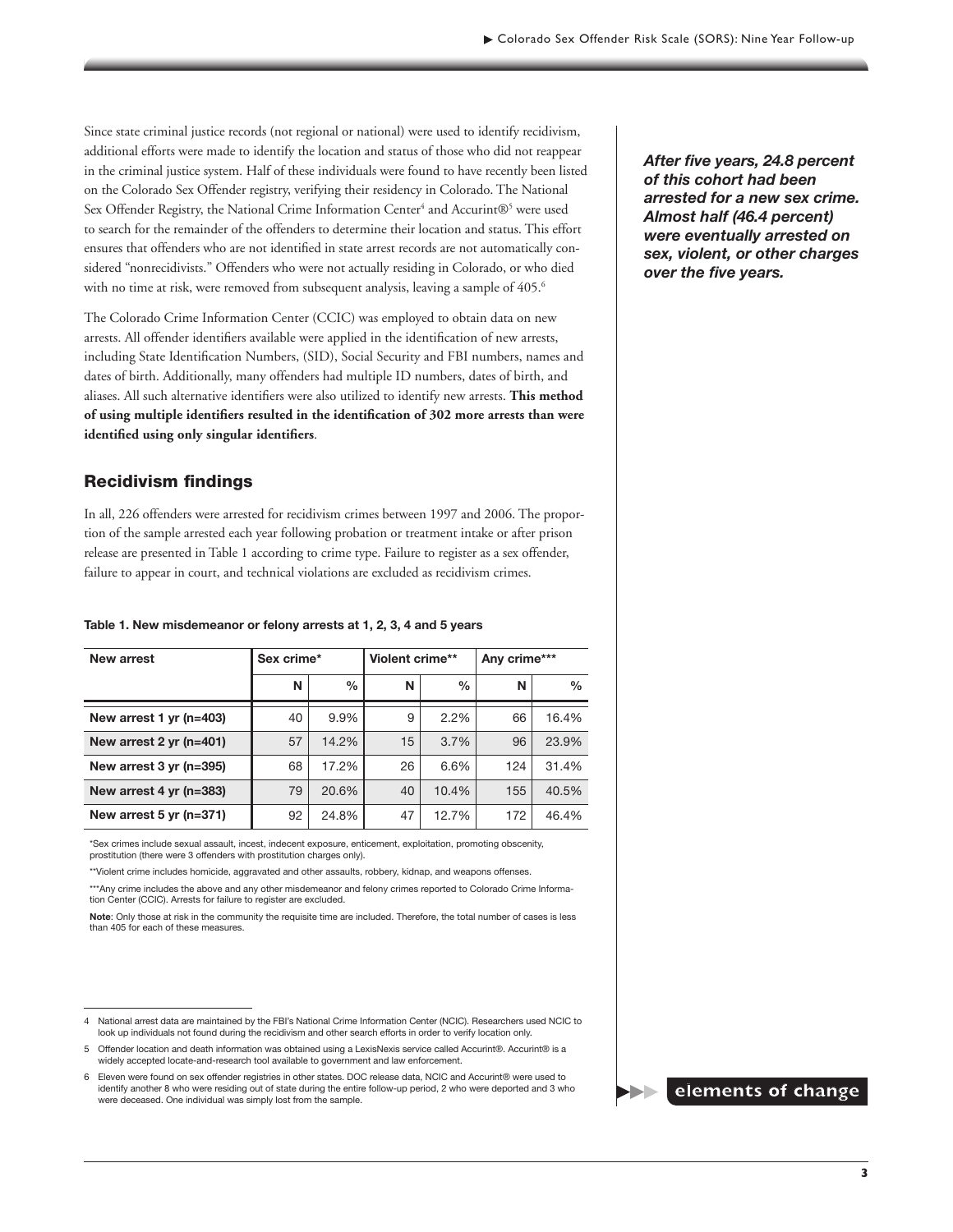*Advances in data warehousing technology and electronic data access such as that provided by The Colorado Integrated Criminal Justice Information System (CICJIS), sex offender registries, and Accurint® have only recently become available. These tools greatly enhance the ability of researchers to track individuals and identify new arrests.* 

*For more information, see:* 

- *• www.state.co.us/gov\_ dir/cicjis/index.html*
- *• www.nsopr.gov*
- *• www.accurint.com*



**http://dcj.state.co.us/ors**

After five years at risk, almost half (46.4 percent) of this cohort had been rearrested on sex, violent or other charges. Arrests for violent crimes were relatively rare, with a rate of 12.7 percent after 5 years. Almost a quarter, 24.8 percent, had been arrested for a new sex crime.

Sexual recidivism rates reported elsewhere vary widely. A meta-analysis of 61 studies conducted by Hanson and Bussier (1998) reported a sexual recidivism rate of 18.9 percent for rapists over 4 to 5 years. A more recent meta-analysis by Hanson and Morton-Bourgon (2007) reported an overall sexual recidivism rate of 12.4 percent. This analysis included 72 studies, with an average follow-up time of 5.7 years.

However, much higher sexual recidivism rates are not uncommon. Rice, Harris and Quinsey (1990) found that of 54 rapists who were released from prison, 28 percent were reconvicted of a sex offense after 4 years. These researchers also followed a group of child molesters for an average of six years, during which time 31 percent had a new conviction for a sexual offense (Rice, Quinsey & Harris, 1991).

Sturgeon and Taylor (1980) found reconviction rates between 25 and 30 percent for child molesters over 5 years, whereas Barbaree and Marshall (1988), using both official and unofficial measures of recidivism (reconviction, charges, or unofficial record), found 43 percent of a population of child molesters sexually reoffended over a 4 year period. The comparison of recidivism rates across studies is confounded by varied definitions of recidivism, participation in treatment, the duration of follow-up, and the population under examination.

The Washington State Institute for Public Policy reported on 89 high-risk sex offenders released from prison. These offenders were referred for a civil commitment, but were instead released to the community. After 6 years, 29 percent had been reconvicted of a new felony sex offense (Millroy, 2003). All of these findings are summarized in Table 2.

The relatively high rearrest rates found for the current study's sample are not unexpected, due to the extensive search for and elimination of offenders who had left the state, died, or were otherwise lost to follow-up. The use of arrest records rather than convictions as the outcome measure also results in higher recidivism rates. Prentky, Lee, Knight and Cerce, (1997) found that violent sexual recidivism rates increased by over 50 percent when charges were used as the outcome measure rather than convictions. Additionally, over half (52.2 percent) of the sample is comprised of former prison inmates, who usually generate higher recidivism rates in comparison to other criminal justice populations.

Finally, but of no small significance, is the implementation of the Colorado Sex Offender Management *Standards And Guidelines* for the containment of sex offenders in Colorado.7 The Standards were mandated in 1996, so most of the offenders under examination in the current study were managed under the principles of the Containment Model.<sup>8</sup> The Containment Model is a very specific strategy for the treatment, supervision, monitoring and risk management of sex offenders and has been used statewide since 1996. Most of the offenders in this study sample were subject to this enhanced level of case management, which calls for the cooperation and collaboration of the criminal justice, treatment and polygraph communities. Offenders are closely monitored and participate in specialized treatment and regular polygraph examinations. The scrutiny of intensive case management combined with disclosures made during required polygraph examinations may result in the revelation of new sexual offenses, which in turn may result in new arrests.

<sup>7</sup> Colorado Sex Offender Management Standards And Guidelines For The Assessment, Evaluation, Treatment And Behavioral Monitoring Of Adult Sex Offenders. (June, 2004). Colorado Department of Public Safety, Division of Criminal Justice, Office of Domestic Violence & Sex Offender Management. Available at: http://dcj.state.co.us/odvsom/sex\_ offender/adults.html#standards

<sup>8</sup> See English, K. (1998). The containment approach: An aggressive strategy for the community management of adult<br>sex offenders. Psychology, Public Policy, and Law, 4 (1/2), 218-235. Also English, K. (2004). The containment to managing sex offenders. *Seton Hall Law Review*, 34, 1255-1272.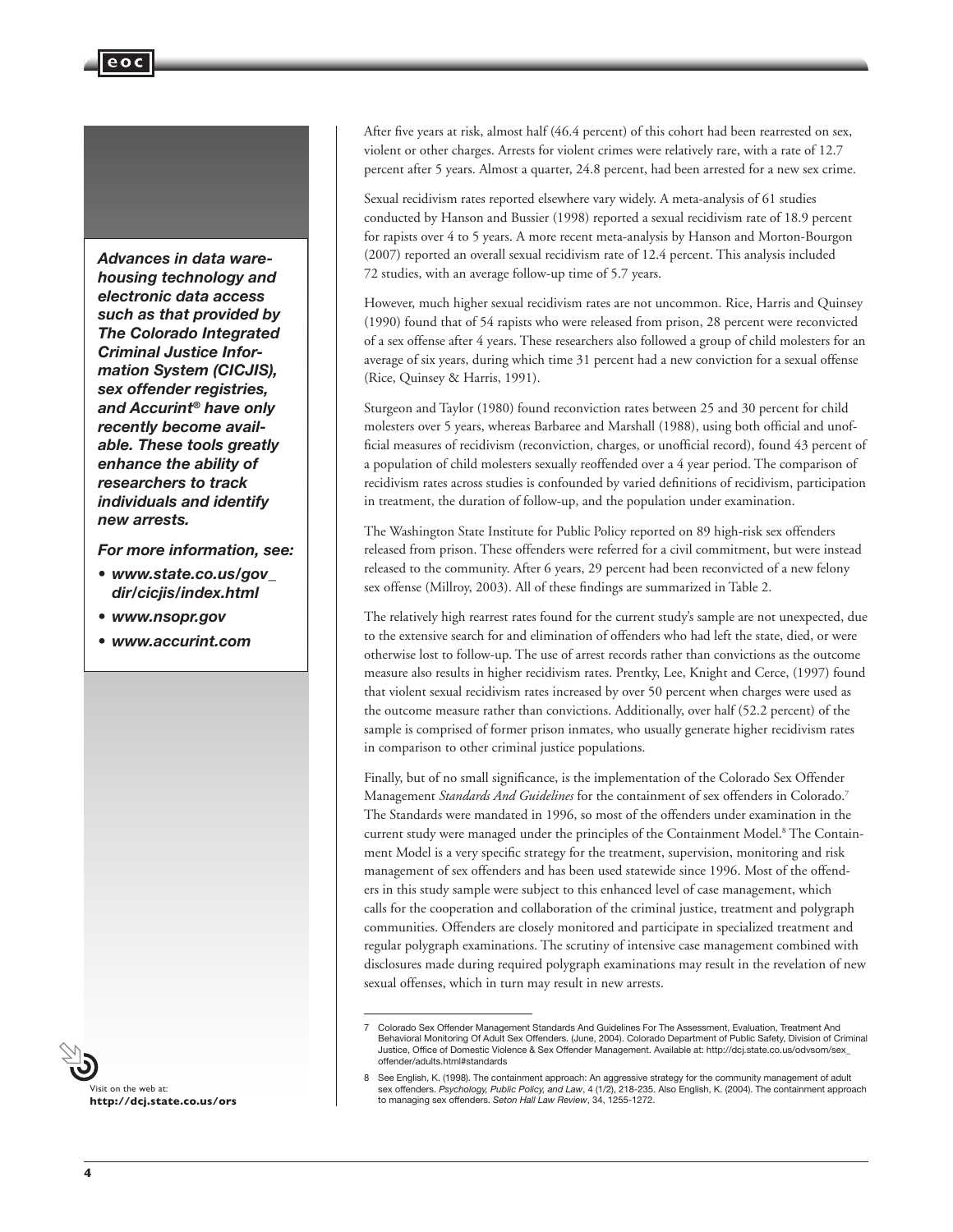| Study                                      | <b>Time</b><br>at risk | <b>Definition of recidivism</b>                                                                                                                  | Sexual<br>recidivism rate | <b>Comments</b>                                                                                                                 |  |
|--------------------------------------------|------------------------|--------------------------------------------------------------------------------------------------------------------------------------------------|---------------------------|---------------------------------------------------------------------------------------------------------------------------------|--|
| Colorado SORS (2008)                       | 5 yrs                  | New arrest for a sex offense.                                                                                                                    | 24.8%                     | Sample of 405 sex offenders released from<br>prison or supervision in the community.                                            |  |
| <b>Hanson and Morton-Bourgon</b><br>(2007) | 5.6 yrs<br>(avg)       | 12.4%<br>Varied: National, state or provincial<br>criminal justice records.                                                                      |                           | Metanalysis of 72 studies, included mixed groups<br>of adult sexual offenders.                                                  |  |
| <b>Millroy (2003)</b>                      | 6 yrs                  | Reconviction for a felony sex offense.                                                                                                           | 29%                       | Sample of 89 high-risk sex offenders released<br>from prison, referred for a civil commitment but<br>released to the community. |  |
| Hanson and Bussier (1998)                  | 4 to 5 yrs             | Varied: National, state or provincial<br>criminal justice records.                                                                               | 18.9%                     | Metanalysis of 61 studies, included mixed groups<br>of adult sexual offenders.                                                  |  |
| Rice, Quinsey and Harris (1991)            | 6 yrs (avg)            | Reconviction for a sex offense.                                                                                                                  | 31%                       | Sample of child molesters.                                                                                                      |  |
| Rice, Harris and Quinsey (1990)            | 4 yrs                  | Reconviction for a sex offense.                                                                                                                  | 28%                       | Sample of 54 rapists released from prison.                                                                                      |  |
| Barbaree and Marshall (1988)               | 4 yrs                  | Official records of new sex charges/<br>convictions, and Child Protective<br>Agency records implicating offender<br>in sexual abuse of children. | 43%                       | Sample of untreated nonfamilial child molesters.                                                                                |  |
| Sturgeon and Taylor (1980)                 | 5 yrs                  | Reconviction for a sex offense.                                                                                                                  | 25-30%                    | Sample of child molesters.                                                                                                      |  |

#### **Table 2. Sexual recidivism studies: Summary of findings**

**New sex crimes**. Of 126 individuals with new sex crime arrests during the entire follow up period, 23 (18.3 percent) had hands-off crimes. These hands-off crimes were most often indecent exposure or some manner of prostitution. Five of these offenders eventually had a sexual assault arrest. Two more also had kidnapping charges, three had child abuse charges, four had assault charges, and nine had property or miscellaneous other offenses. Only five had no arrests involving another type of crime. Table 3 provides details regarding the types of sexual offenses involved in the arrests that occurred during the follow-up period.

#### **Table 3. New arrests involving sex crimes: Offense detail**

| <b>Arrest type</b>                          | Number of offenders who received each sex crime charge type (Total N=126) |                       |  |  |
|---------------------------------------------|---------------------------------------------------------------------------|-----------------------|--|--|
|                                             | N                                                                         | % of total offenders* |  |  |
| 1st degree sexual assault                   | 15                                                                        | 11.9%                 |  |  |
| 2nd degree sexual assault                   | 17                                                                        | 13.5%                 |  |  |
| 3rd degree sexual assault                   | 18                                                                        | 14.3%                 |  |  |
| Attempted sexual assault                    | 3                                                                         | .4%                   |  |  |
| Sexual assault on a child                   | 59                                                                        | 46.8%                 |  |  |
| Sexual assault on a client                  | $\overline{2}$                                                            | 1.6%                  |  |  |
| Enticement of a child                       | 3                                                                         | 2.4%                  |  |  |
| <b>Exploitation of a child</b>              | 3                                                                         | 2.4%                  |  |  |
| Indecent exposure                           | 8                                                                         | 6.3%                  |  |  |
| Incest with minor                           | $\overline{2}$                                                            | 1.6%                  |  |  |
| <b>Prostitution</b>                         | 4                                                                         | 3.2%                  |  |  |
| Sexual assault on a child/position of trust | 14                                                                        | 11.1%                 |  |  |
| Promoting obscenity to a minor              | 1                                                                         | 0.8%                  |  |  |
| <b>Unspecified sexual assault</b>           | 22                                                                        | 17.5%                 |  |  |

\*Percentages total more than 100% since multiple charges may be associated with each offender.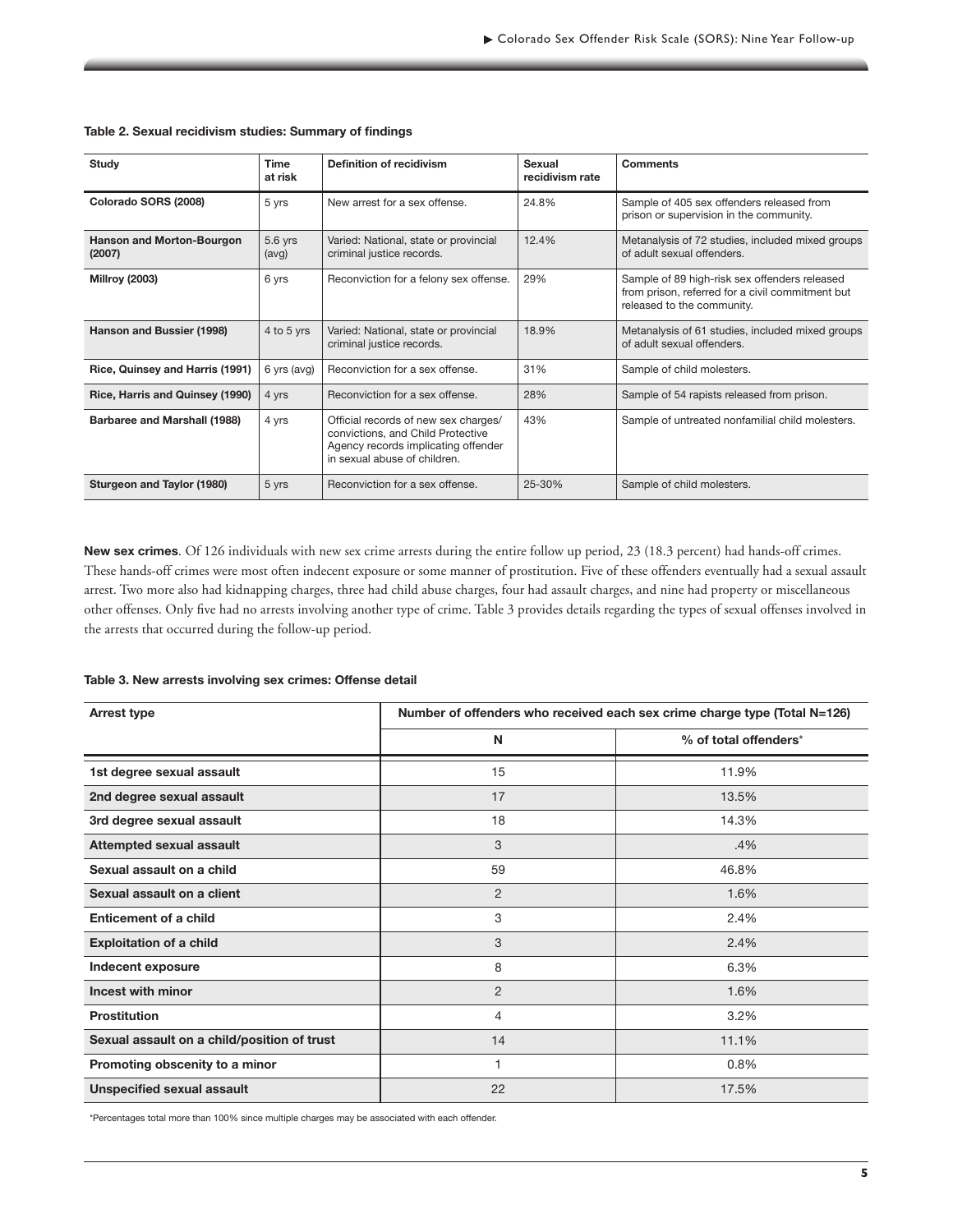*Treatment/supervision failure in the first few years of supervision was statistically linked with later rearrest in this sample of sex offenders.*

**eoc**

*Survival analysis is a set of statistical procedures used to discover relationships between variables and outcome events incorporating the passage of time until the outcome event occurs. One of the most compelling features of survival analysis is the ability to deal with the fact that participants vary in how long they have been at risk. Survival analyses are particularly suited to studies of recidivism because the length of time a released offender remains free of criminal behavior may have as much practical significance as whether recidivism occurs at all. Survival analysis can also indicate at what point in time an offender is at highest risk to reoffend, information that can be useful in the management of sex offenders.*



Failure to register. Fourteen percent, or 56 of the sample of 405 offenders, was arrested for failure to register as a sex offender, which was not placed in any crime category and was not considered a recidivism event in the analysis. However, 26 of these individuals were arrested for actual sex crimes and 10 others for violent crimes. This means that 64.3 percent of those who failed to register also committed a sexual or a violent crime. Only nine did not receive another arrest of any sort.

**Predicting new arrest**. The original 1998 study found that offenders with a score of four or more on the Colorado SORS were at greater risk of supervision or treatment failure than those scoring less than four. Such failure was found in the current study to correlate with all arrest types, particularly violent arrests (see Table 4). This finding supports the argument that treatment and supervision failure in the first few years of supervision is linked with rearrest. Those who failed treatment and supervision were 7.3 times as likely to be arrested for a violent crime.

The current study also found that a score of 4 or more on the Colorado SORS was predictive of new arrest. As with treatment and supervision failure, the greatest predictive power was found with arrests for violent crimes. A score of 4 or more yielded an odds ratio of 2.84 against new violent arrest at five years, as shown in Table 4. This means that those scoring at least 4 were almost 3 times as likely to be arrested for a violent crime compared to those scoring 3 or less.

#### **Table 4. Predicting risk for violent arrests**\*

|                                      | <b>Odds</b><br>ratio | <b>Failure</b><br>% arrested | <b>Success</b><br>% arrested | $\mathbf{p}$ *** |
|--------------------------------------|----------------------|------------------------------|------------------------------|------------------|
| Treatment/supervision outcome**      | 7.269                | 16.9%                        | 2.7%                         | < .0001          |
|                                      | Odds<br>ratio        | Score 4+<br>% arrested       | Score $<$ 4<br>% arrested    | $P***$           |
| <b>Sex Offender Risk Scale score</b> | 2.841                | 25.9%                        | 11.0%                        | .005             |

\*N=371.Only those at risk in the community for a minimum of five years are included.

\*\*From 1998 study.

\*\*\*Statistical significance determined using Fisher's Exact Test.

A valuable measure of recidivism is found in the interval of time over which an individual remains arrest-free. Survival analysis was used to compare time to new violent arrest and arrest-free time for those scoring 4 or more to those scoring less than 4 over the nine years following the original study. As can be seen in Figure 2, individuals in the low-risk group (those scoring less than 4 on the SORS) remained arrest-free, or "survived", for longer periods of time than did those in the high-risk group (those scoring 4 or more). In the accompanying figure, the increasing separation of the lines representing each risk group indicates that the difference between the risk groups becomes greater with increasing time. Even after 9 years, the rate of failure for the high-risk group remains consistent. This highlights the importance of long-term follow-up studies, and the durability of the Colorado SORS in predicting violent arrest over time.

 $\overline{a}$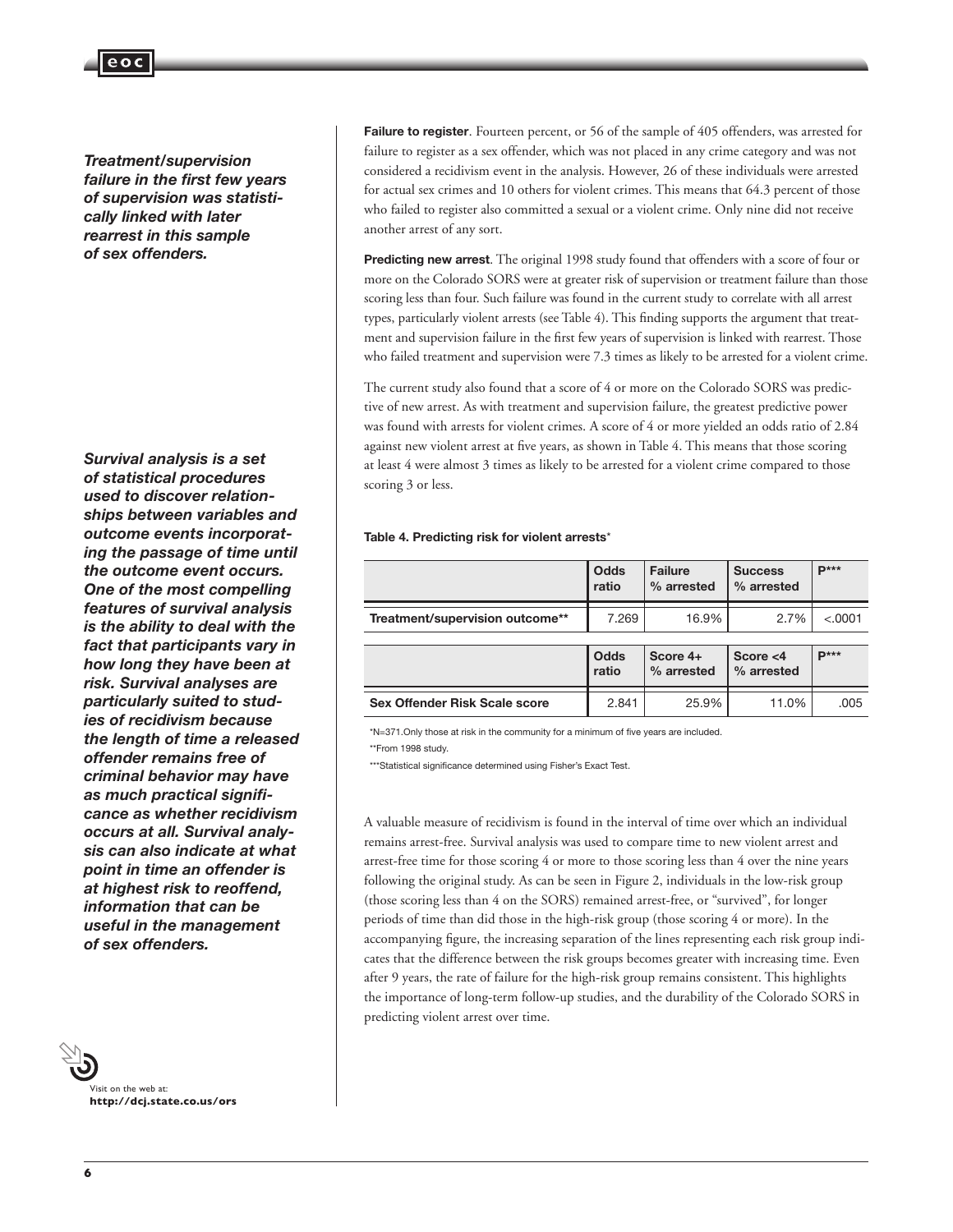1.0 0.9 Percent surviving **Percent surviving** 0.8 **SORS Low Risk (<4) Group SORS** 0.7 **High Risk (4+) Group** 0.6 0 1000 2000 3000 4000 **Days**

**Figure 2. Days to new violent arrest**

P=.004, using Tarone-Ware statistic. N=405.

#### **Conclusion**

**The Colorado SORS predicts well**. The Colorado Adult Sex Offender Risk Scale (SORS) was found to accurately delineate sex offenders presenting a greater risk to public safety from those who present a lesser level of dangerousness. The ORS uses violent arrest as the measure of recidivism in sex offender studies. This is because violent crimes are almost twice as likely to be reported to law enforcement as sexual crimes,<sup>9</sup> and because research has found that only 43 percent of reported sex crimes against adults results in an arrest, and fewer still in prosecution and conviction (Tjaden & Theonnes, 2006). The use of violent crime as an outcome measure is a reasonable proxy, as these crimes have a significant impact on public safety. Further, in the case of sex offenders, such crimes may have a sexual component or motivation (Quinsey, Harris, Rice, & Cormier, 1998).

**Study limitations**. Issues confounding actuarial risk assessment for sexual offenders include insensitive measures of recidivism and hesitancy on the part of many victims to report such crimes. Research shows that approximately 30 percent of sexual assault victims are under the age of 12, and these victims are least likely to report the crime to law enforcement (Kilpatrick, Edmonds, & Seymour, 1992). General population studies have established that sexual victimization is rarely reported (Catalano, 2005; Finkelhor, Hoteling, Lewis, & Smith, 1990; Kilpatrick, Edmonds, & Seymour, 1992; London, Bruck, Ceci, & Shuman, 2005; Tjaden & Thoennes, 2006). Even if an arrest is made, the use of prosecution or conviction data as an indicator of reoffense is hampered by a variety of factors, including administrative policies, surveillance priorities, availability of witnesses (particularly when these are young children), and the circumstances of the offender (Kituse & Cicourel, 1963; Morris & Hawkins, 1970; Geerken, 1994; Elliott, 1994). Consequently, many sex offenders may appear to be "nonrecidivists" when, by virtue of the characteristics associated with the very topic of interest—new sex crimes—only 3 percent of the rapes of adult women result in conviction (Tjaden & Theonnes, 2006); this is lower, of course, for cases involving victims who are children.

*This study confirms the need—often discussed in the research literature—to ensure long follow-up periods when studying the recidivism of sex offender populations (Prentky, et al., 1997; Hall, 1995).*

#### **References**

- Barbaree, H.E. & Marshall, W.L. (1988). Deviant sexual arousal, offense history ,and demographic variables as predictor of reoffense among child molesters. *Behavioral Sciences and the Law, 6 (2)*, 267-280.
- Catalano, S. M. (2005). *Criminal Victimization*, 2004 (NCJ 210674). Washington DC: U.S. Bureau of Justice Statistics, Office of Justice Programs, Department of Justice.
- Catalano, S. M. (2006). *Criminal Victimization*, 2005 (NCJ 214644). Washington DC: U.S. Bureau of Justice Statistics, Office of Justice Programs, Department of Justice.
- Finklehor, David, Hoteling, G.T., Lewis, I.A., & Smith, C. (1990). Sexual abuse in a national survey of adult men and women: Prevalence, characteristics, and risk factors. *Child Abuse and Neglect, 14*, 12-28.
- Grotpeter, J.K., & Elliott, D.S. (2002). *Violent Sexual Offending*. Boulder, CO: University of Colorado, Center for the Study and Prevention of Violence, Institute of Behavioral Science.

*Continued next page.*



The National Crime Victimization Survey collects crime victimization data semiannually from over 40,000 households; information is obtained on crimes committed against household members over the age of 12. In 2005, the NCVS found 61.5% of violent crimes were reported to law enforcement compared to 38.3% of rapes and sexual assaults. The proportion of reported sexual assaults increased from 30.7% in 1996 to 38.3% in 2005 (see Table 91, Criminal Victimization in the United States, 2005 Statistical Tables, December 2006, available at: http://www.ojp.usdoj.gov/bjs/ abstract/cvus/reported\_to607.htm).